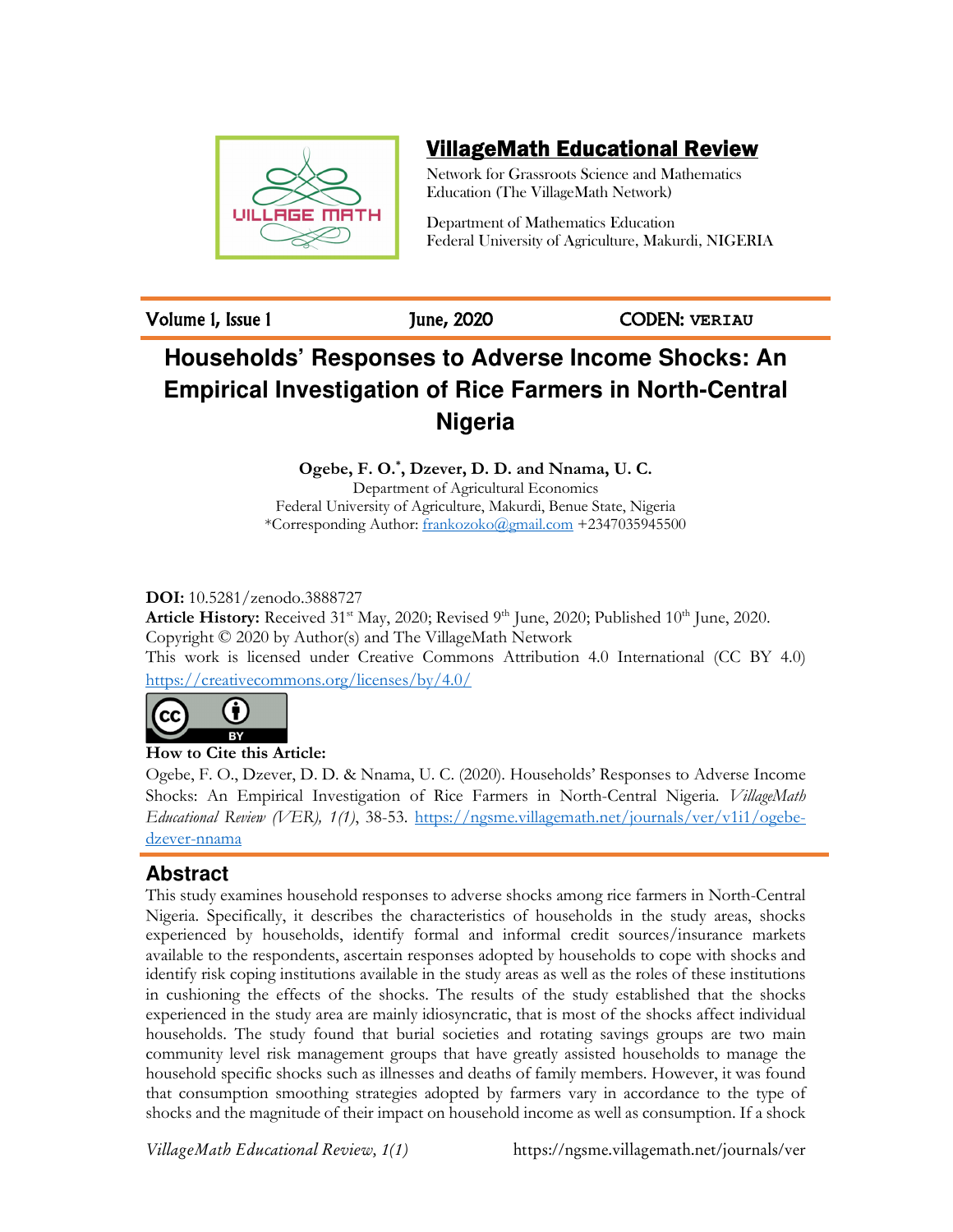has only a little impact on income, farmers choose to sell only their livestock to protect consumption. During other shocks with greater impact, farmers not only sell their livestock but also need remittance as an additional strategy. Farmers who experienced income shock due to sickness and death faced difficult and costly choices to protect their consumption as they are forced to sell their land. Nevertheless, economy wide shocks as well shocks that affect the whole region cannot be handled by these arrangements and this calls for widening access to loan markets to enable farmers easily protect their consumption. It is recommended that improved asset markets could help households to access formal ways of mitigating the effects of shocks.

**Keywords:** Rice farmers, Households, Coping strategies, idiosyncratic shocks, North-Central Nigeria

#### **Introduction**

A fundamental problem facing rural households in many developing countries is how to maintain satisfactory levels of consumption in the face of adverse income shocks (Morduch, 1995). These shocks can affect a household's welfare by negatively impacting on household income, existing household wealth and the health of household members. Shocks can be categorized as either idiosyncratic (for example, injury, illness, death, divorce, etc.) that affect an individual household or income earner only, or spatially covariant (for example, a floods, droughts, storms, pest infestation, crop disease and avian flu which affects all households in a particular location). Idiosyncratic shocks can be insured in the formal financial markets while spatially covariant shocks are non-insurable, thereby creating a theoretical motive for precautionary saving. Thus, during income crises, poverty and inequality surge, and educational, health and nutritional indicators deteriorate, especially among the poor. Additionally, the deterioration is often permanent in that it is not easily reverted when income rise again (Cunningham & Maloney, 2000). In developing countries, exposure to risk remains a significant cause of poverty for poor farmers (Fafchamps, 2009). The precise nature of the realized risk or shock incurred has implications for a household's ability to cope and its consequences (Dercon & Krishnan, 2000). Shock can be unanticipated by the recipient household and once suffered, the household engages in risk-coping strategies (whether anticipated or not). Shocks can also be categorized by their frequency and the magnitude of their impact. Dercon and Krishnan (2000) found that small frequent shocks can be easier to cope with than large infrequent shocks, while Alderman (1998) finds that successive shocks makes consumption smoothing more difficult to achieve. In addition, different types of shocks can have more long term effects on welfare, such as ill health. Crises are accompanied by adjustments by households. Some of the adjustments during crises include reduction of households' consumption or selling of productive assets and/ or luxury goods, moving abroad and cutting back on human capital investments. For instance, Rosenzweig and Wolpin (1993) found that in rural India, bullocks are sold to smooth consumption in the face of income shocks. Consumption is therefore smoothed at the cost of production efficiency. While some of these adjustments are of little consequence, others may have sizable long-term effects upon the socioeconomic outcomes of those involved. Thus, those who dropped out of school due to an income shock substantially reduce their socioeconomic prospects. Equally, those who leave their countries often have to cope with the sudden depreciation of a large part of their human capital.

There have been several recent studies looking at household responses to income shocks during economic downturns. Cunningham and Maloney (2000) and Neri and Thomas (2000) use longitudinal data to study the changing fortunes of a group of Mexican families before, during and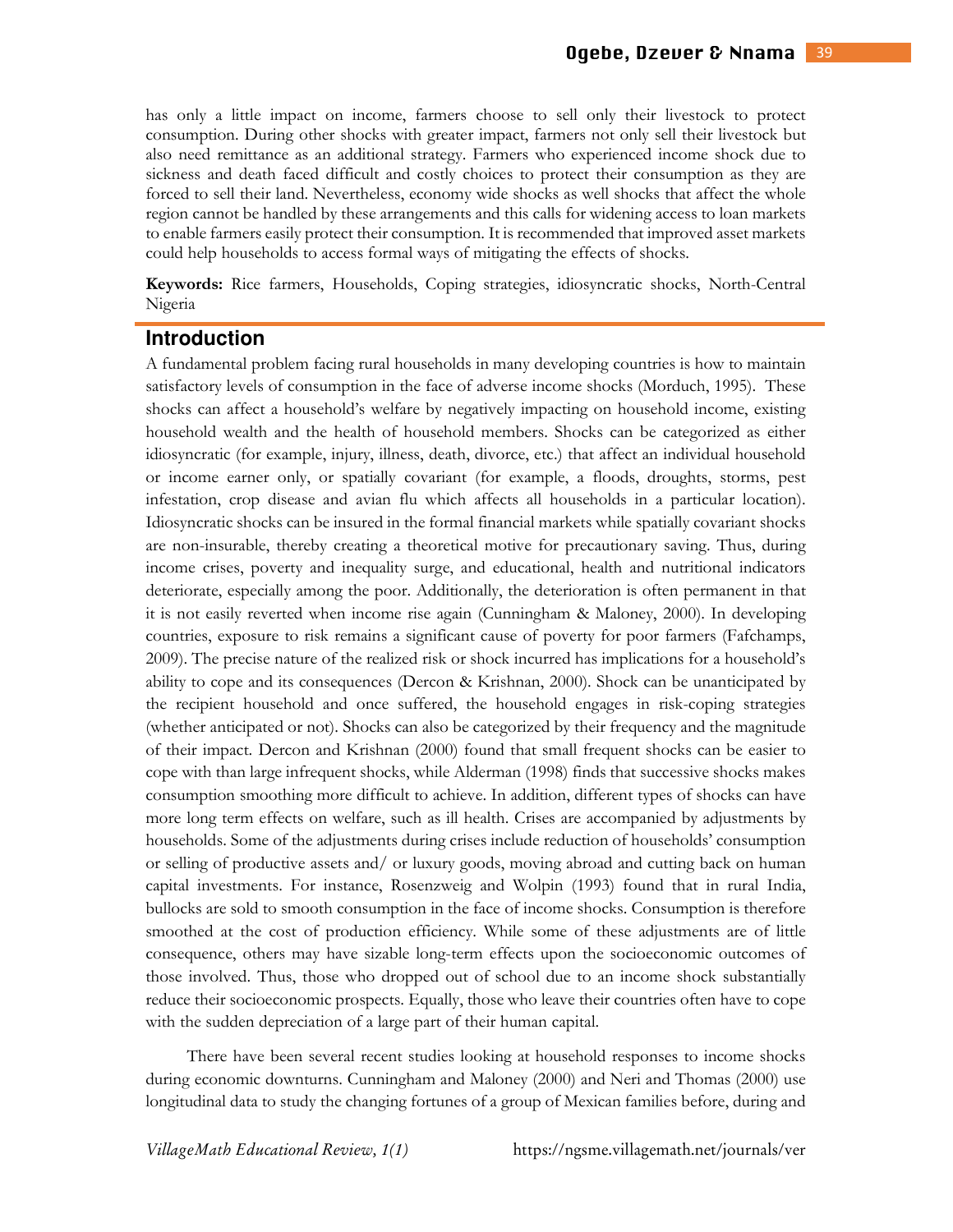after the crisis of 1994-95, concluding that poorer families were better able to cope with the crisis, owing mainly to their greater ability to increase their labor supply in the face of an income shock. Gaviria (2001) uses a data set that relies on a series of retrospective questions about socioeconomic outcomes before and during the crisis of 1999 to study household responses to adverse income shocks in seven Latin American countries and found that households respond to adverse income shocks mainly by selling assets and disinvesting in human capital. The shocks experienced by the households are mainly idiosyncratic. This study examines household responses to adverse shocks among rice farmers in North-Central Nigeria. Specifically, it describes the characteristics of households in the study areas, shocks experienced by households, identify formal and informal credit sources/insurance markets available to the respondents, ascertain responses adopted by households to cope with shocks and identify risk coping institutions available in the study areas as well as the roles of these institutions in cushioning the effects of the shocks.

# **Methodology**

The study covered three States of the North-central Zone of Nigeria namely: Benue, Plateau, and Nasarawa States. The geographical coordinates of North-Central Nigeria are longitudes  $3^0E$  and  $14^{\circ}$  E and latitude  $4^{\circ}$  30N and  $11^{\circ}$  20N with a landmass of about 296,898km<sup>2</sup> (FAO, 2004). The population of the study consists of rice- farms households in North-Central Nigeria. The random and purposive sampling techniques were employed by the study. The purposive sampling procedure was adopted to select 9 Local Government Areas (LGAs) and three (3) from each State. Two (2) communities were randomly selected from each LGA making a total of 18 communities. From available records obtained at the States, there are 11,120 rice-farm households across the 18 sampled communities of the States. The study used simple random sampling to select 556 ricefarm households in the study area, i.e., 5% of the sample frame. The data set uses a series of retrospective questions about socioeconomic outcomes before and during the crisis that has been experienced over the last 10 years. This is in order to circumvent the lack of longitudinal data that has hindered most previous attempts to investigate the effects of an economic downturn on the fortunes of households. The data, however, has only qualitative information. It reveals, for example, whether a given household experienced a substantial reduction of its income in the face of the crisis, but it does not indicate the magnitude of these events. The questionnaire sought information on: the specific nature of the shocks experienced by the households, the reactions of the households to the purported income shocks (e.g., whether a member entered the labor market or physical assets were sold), and the socioeconomic characteristics of households.

Econometric model based on Rosenzweig (1988) and Berloffa and Modena (2009) was used to quantitatively estimate farmers' consumption smoothing strategies to recover from income shocks (Equation 1). Firstly, the households' consumption gap which is derived from the difference of consumption expenditure between those reported shocks and those in the absence of shock was calculated. Secondly, the econometric model (Equation 2) calculates the farmers' strategies in order to smooth their consumption.

#### $\emph{Model specification}$

Household consumption gap is given as:

ΔÊh = − Êr……………………………………………………… ………………. (1)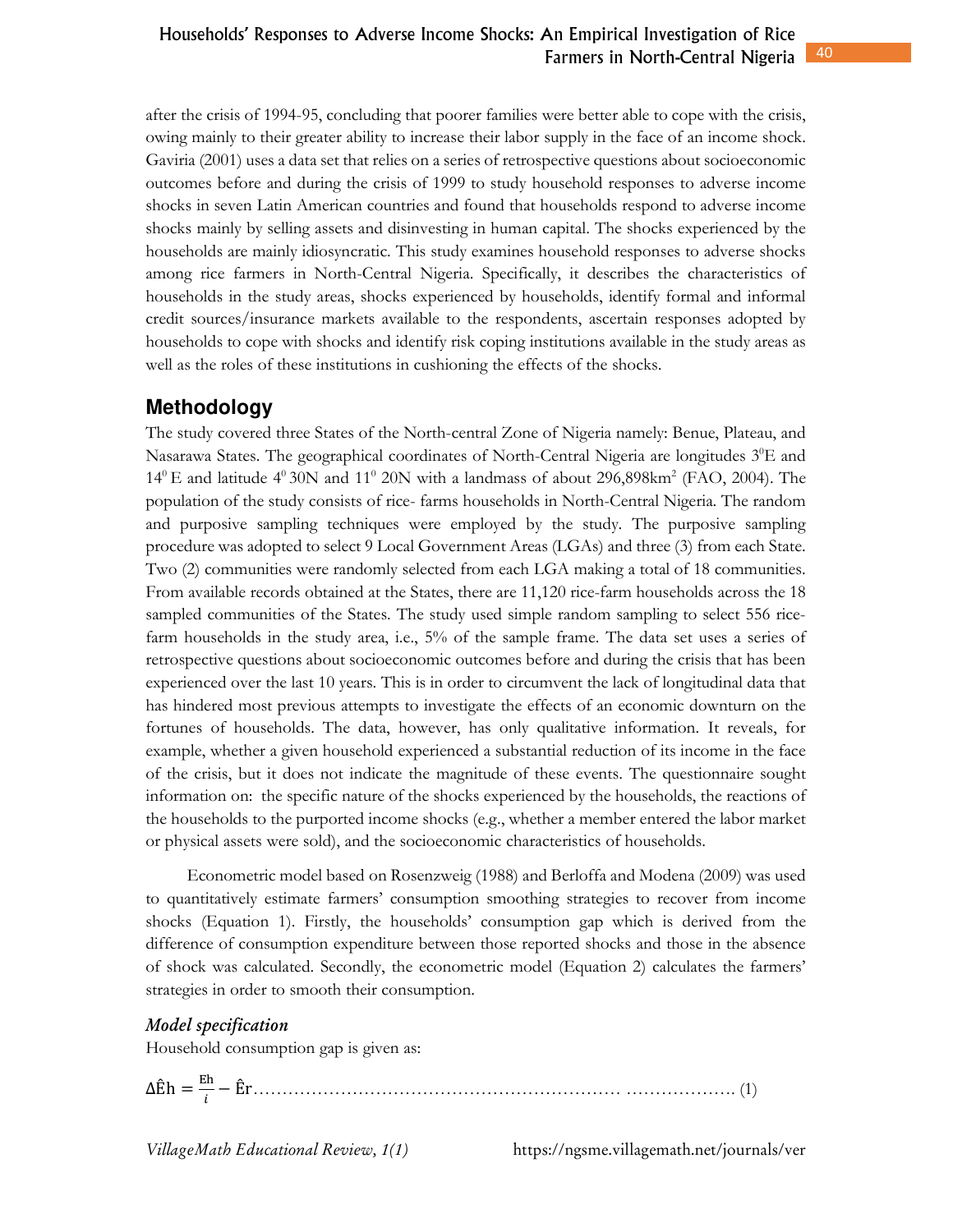Where:

 $\Delta$ Eh = is per-capita consumption expenditure gap of household-h

 $E_h$  = is consumption expenditure of household-h with family members-i who reported shock in North-Central Nigeria, h=1………556; i is the number of family, i=1…i,

 $\text{E}$ r = is the average consumption expenditure of poor rural households in absence of shocks with family members-i in region r, r=North-Central Nigeria and the surrounding regency in the Central region.

It is assumed that the positive gap means that the households are not affected by the shocks and hence those who have a positive consumption gap are categorized as non-poor based on ownership of assets and endowment indicators and consumption expenditure. Data for 2016 National Socio-Economic Survey was used to proxy the rural consumption expenditure in the absence of shocks. The farmers' strategies in order to smooth their consumption is given as:

 $\text{Log}|\Delta \hat{\text{E}}h| = \beta_0 + \beta_1 \log (\text{Land})_h + \beta_2 OTHJOB + \beta_3 \text{LOAN} + \beta_4 \text{REMIT} + \beta_5 \text{LNDSALE} +$  $\beta_6$ LIVSALES +  $\beta_7$ RECPRICE +  $\beta_8$ TRANSFER +  $\beta_9$ RECHLTINS + εhi …………………………………………………………………………………………….. (2)

Where:

 $|\Delta E h|$  = Absolute per capita consumption expenditure gap,

 $LAND = land ownership of household (in hectares),$ 

 $\overline{OTH}$  OTHJOB = dummy variable of side jobs, (1: having side jobs, 0: otherwise),

LOAN = dummy variable of access to loan, (1: access to loan, 0: otherwise),

REMIT = dummy variable of receiving remittance,  $(1:$  receiving assistance,  $0:$  otherwise),

LIVSALES = dummy variable of selling livestock, (1: sold livestock, 0: otherwise),

SALLAND = dummy variable of selling land, (1: sold land, 0: otherwise),

RECHRICE = dummy variable of selling cheap rice,  $(1:$  sold rice,  $0:$  otherwise),

TRANSFER = dummy variable of receiving cash transfer, (1: received transfer, 0: otherwise)

REC HLT INS = dummy variable of receiving poor health insurance, (1: receiving poor health insurance, 0: otherwise)

ε: error term,

h: household-h, h=1,……..556.

The coefficients in the models were estimated using Ordinary Least Square (OLS) by dividing samples with four sub samples based on reported shocks such as crop loss (Model 1), price falls (Model 2), sickness and death (Model 3) and custom (Model 4). Separating samples helps to show how farmers respond to each shock.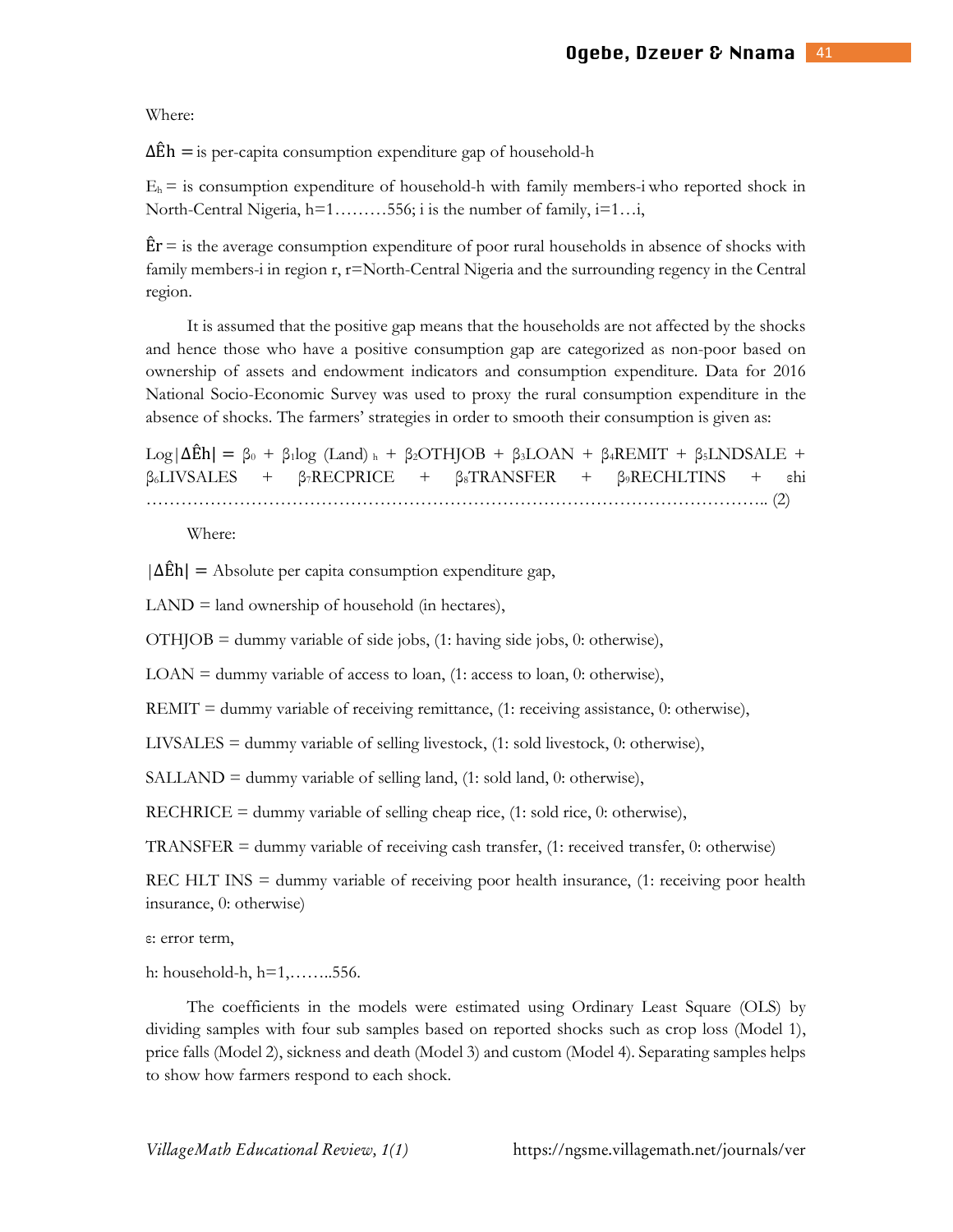# **Results and Discussion**

#### *Characteristics of households in the study areas*

Table 1 presents the descriptive statistics for 556 of the sample households in the three States of North-Central Nigeria which all family structure and income information is available in the two periods, 2011 and 2019. The results indicated mean gross transfer income (defined net of dowry payments in or out or any gifts associated with marital events, whether contemporaneous to the marriage or not) in 2011 was about 12% of real full income with mean transfer income of  $\pm$ 38880. Excluding transfers from relatives abroad the mean gross transfer income was N1634. When transfers that households make to others is considered, the mean net transfer income is almost nil. There was thus an overall balance of gross inflows and outflows over the period, to be expected in a stationary environment if transfers have a strong insurance component. In 2019 the mean gross transfer income was about 25% of real full income with mean transfer income almost N58700. When transfers from relatives abroad is excluded, the mean gross transfer income becomes  $\frac{1}{2}4402$ . When transfers that households in the respective villages make to others is considered, the mean net transfer income is about  $\frac{N}{12000}$ . There was thus on overall, gross inflows over the period.

|                               |       |              |                 | <b>States</b> |                 |
|-------------------------------|-------|--------------|-----------------|---------------|-----------------|
| Characteristics               | Years | <b>Benue</b> | <b>Nasarawa</b> | Plateau       | Total<br>sample |
| Number of<br>households       |       | 206          | 217             | 133           | 556             |
| Mean age of<br>head           |       | 45.9         | 46.9            | 46.3          | 46.4            |
| Mean number                   | 2011  | 4.2          | 5.1             | 4.4           | 4.6             |
| of co-resident<br>females     | 2019  | 2.3          | 2.2             | 4.1           | 2.9             |
| Mean number of<br>co-resident | 2011  | 4.4          | 3.0             | 4.2           | 3.9             |
| daughters                     | 2019  | 2.3          | 1.2             | 2.0           | 1.8             |
| Mean number of                | 2011  | 4.1          | 4.3             | 4.0           | 4.1             |
| co-resident<br>males          | 2019  | 2.0          | 1.2             | 1.4           | 1.5             |
| Mean number of                | 2011  | 2.2          | 3.1             | 2.1           | 2.5             |
| household<br>migrants         | 2019  | 4.2          | 3.3             | 4.1           | 3.9             |
| full<br>Mean                  | 2011  | 120000       | 108000          | 106000        | 324000          |
| income                        | 2019  | 52066.7      | 46844.4         | 87288.9       | 186200          |

**Table 1: Characteristics of Households in the Study Areas (n =556)**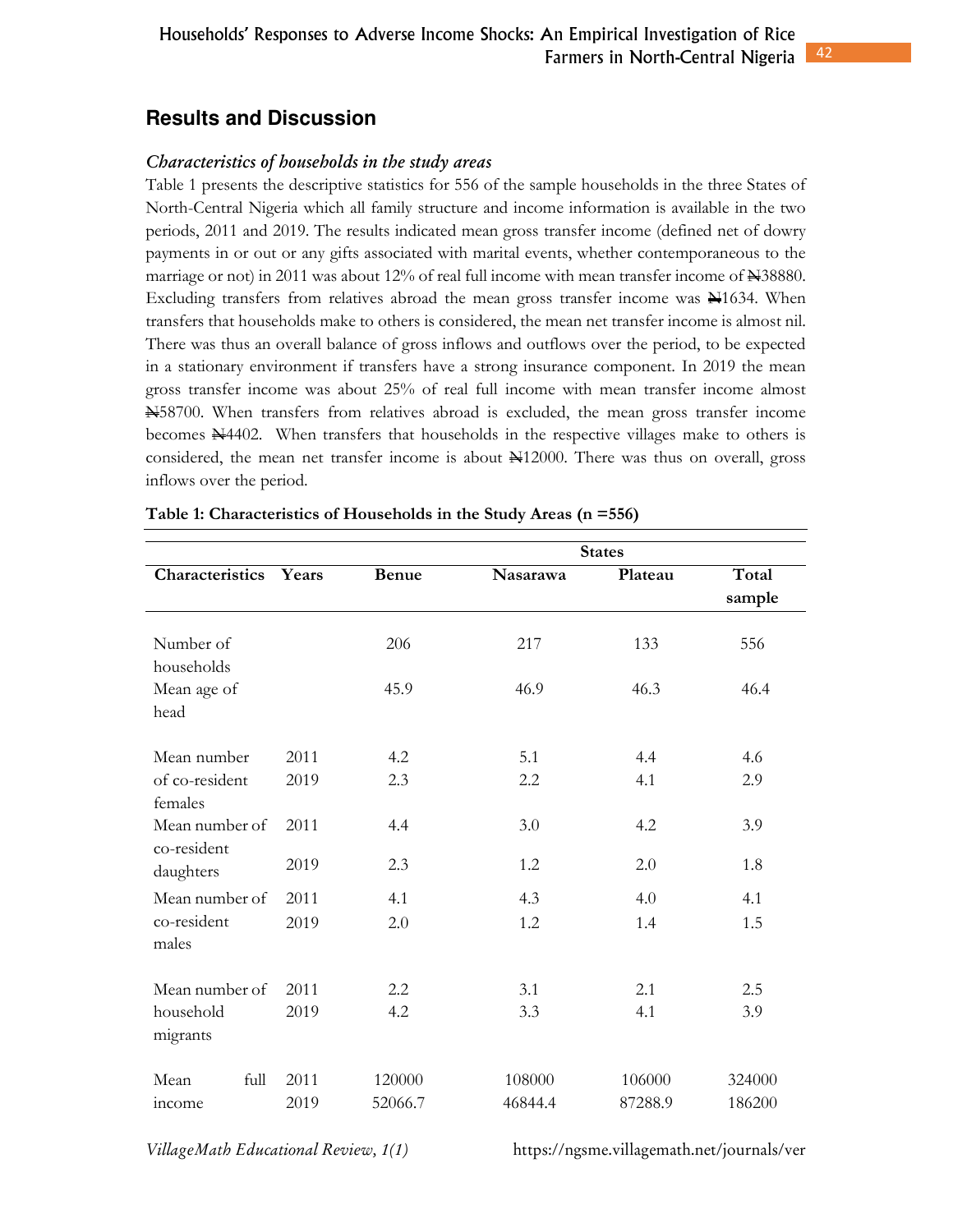| (A)                  |      |         |         |         |       |
|----------------------|------|---------|---------|---------|-------|
| Mean real gross 2011 |      | 12860.6 | 11551.2 | 14468.2 | 38880 |
| transfer income      | 2019 | 16332.7 | 15251.5 | 27115.8 | 58700 |
| $(\mathbb{N})$       |      |         |         |         |       |

*Source: Author's Computation, 2020.* 

#### *Sh-cs experieced by h-useh-ds i the study areas*

Shocks can be idiosyncratic or common. But other characteristics matter as well in causing hardship or exacerbating the effect of shocks to income. The nature of the shock has implications for the ability to cope. Households face substantial idiosyncratic and common risk. High income risk is prevalent in the study areas. Among these risks are; economic fluctuations, climatic risks and a large number of idiosyncratic risks such as illnesses and death of household members and common risks such as the outbreak of Lassa fever, Ebola and Severe Acute Respiratory Syndrome (SARS). Table 2 below gives details on the various shocks causing serious hardship in the study area in the last 10 years. Many households suffer from common or idiosyncratic shocks related to economic policy, or labor. The results revealed that economic decline was the most common cause of shocks followed by climatic events such as drought which resulted in a significant drop of crop output. Many households suffer from other common or idiosyncratic shocks related to labor and livestock. In particular, there was an outbreak of bird flu which resulted in the death of livestock.

| Table 2: Shocks Faced by Households in the Study Areas $(n = 556)$ |  |  |  |  |  |  |  |  |  |  |  |
|--------------------------------------------------------------------|--|--|--|--|--|--|--|--|--|--|--|
|--------------------------------------------------------------------|--|--|--|--|--|--|--|--|--|--|--|

| Events causing hardship                | Percentage of households reporting |  |  |  |
|----------------------------------------|------------------------------------|--|--|--|
|                                        | hardship episode in last 10 years  |  |  |  |
| Economic shock                         | 100                                |  |  |  |
| Livestock problems (Bird flu and other | $\frac{1}{2}$                      |  |  |  |
| diseases)                              |                                    |  |  |  |
| Harvest failure (drought etc.)         | 94                                 |  |  |  |
| Labor problems (illness or death)      | 45                                 |  |  |  |

#### *Source: Author's Computation, 2020*

Table 3 gives further details on different events and shocks experienced by households in the study area. The State level variance as a percentage of total variance was calculated to establish the extent to which a shock is idiosyncratic. The lower the contribution of the State level variance to the total variance the more idiosyncratic the shock. The State level variance shown in Table 3 is the  $R<sup>2</sup>$  of a regression on a set of time varying State level dummies. The results showed that the idiosyncratic part of shocks is relatively large.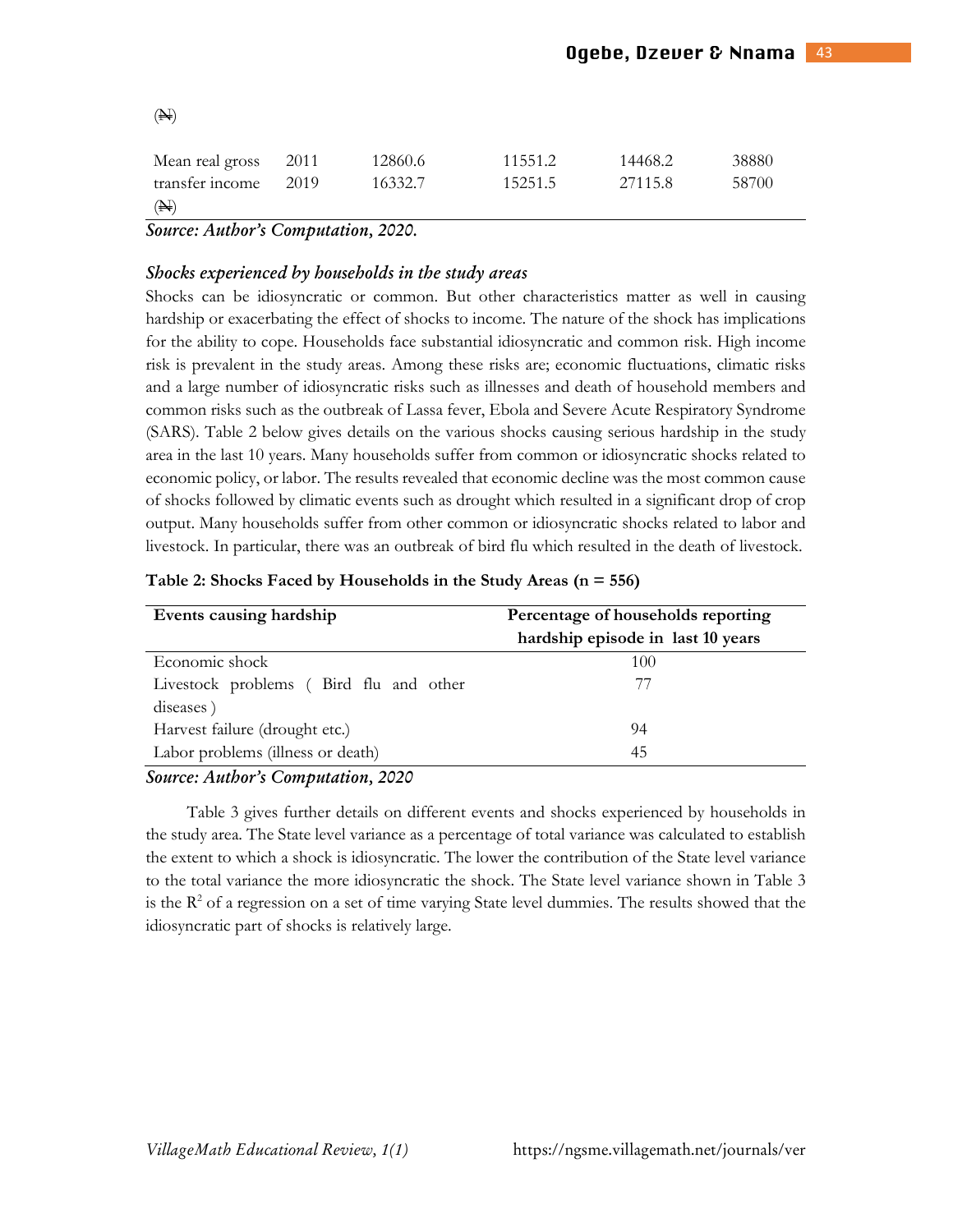| <b>Shocks</b>                                           | Percentage of households<br>affected in the last 10 years | State level variance as<br>percentage of total<br>variance |
|---------------------------------------------------------|-----------------------------------------------------------|------------------------------------------------------------|
| Livestock affected by diseases<br>(e.g. flu)            | 62                                                        | 71                                                         |
| Livestock affected by lack of<br>water and grazing land | 51                                                        | 20.6                                                       |
| Rain shock                                              | 90                                                        | 100                                                        |
| Pests and diseases on crops                             | 98                                                        | 62                                                         |
| linked<br>harvest<br>Lower<br>to                        |                                                           |                                                            |
| insufficient labor supply due to                        | 12                                                        | 14.2                                                       |
| illness                                                 |                                                           |                                                            |
| harvest<br>linked<br>Lower<br>to                        |                                                           |                                                            |
| insufficient labor supply due to                        | 55                                                        | 21.8                                                       |
| labor migration                                         |                                                           |                                                            |
| Lower harvest due having lost                           | 5                                                         | 12.2                                                       |
| livestock                                               |                                                           |                                                            |

|  |  |  |  | Table 3: Further Analysis of the Shocks faced by Respondents in the Study Areas |  |
|--|--|--|--|---------------------------------------------------------------------------------|--|
|  |  |  |  |                                                                                 |  |

*Source: Author's Computation, 2020* 

## *F-ra ad if-ra credits ad isurace arets*

Several income-based strategies are only invoked when a crisis looms (Besley, 1995). These income 'coping' or 'survival' strategies are especially important when the shock is economy wide. Formal or informal insurance transfers from outside the community are necessary in protecting consumption from income shocks (Eswaran & Kotwal, 1989). This involves remittances from relatives abroad. Inter-temporal transfers (e.g. depletion of individual or community level savings) are also found. Most credit was provided by either local money lenders or through informal arrangements with employers, shopkeepers etc. The supply of credit appears to depend predominantly on local sources and thus on the transitory fortunes of the local economy. Table 4 indicated that formal credit and insurance markets do not contribute to reducing the risks faced in the community and their consequences. Informal credit and insurance, however help to cope with risky incomes. The lack of support from formal credit and insurance markets reflects the underdevelopment of the financial system. When a large negative (such as drought and large economic shocks) occurs, the usual informal credit may not yield sufficient income.

| Table 4: Formal and Informal Credits and Insurance Markets |  |  |
|------------------------------------------------------------|--|--|
|------------------------------------------------------------|--|--|

| Years | Percentage of households using<br>formal credit and insurance<br>markets | Percentage of households using<br>informal credit and insurance<br>markets |
|-------|--------------------------------------------------------------------------|----------------------------------------------------------------------------|
| 2011  |                                                                          | 25                                                                         |
| 2019  |                                                                          | 38                                                                         |

*Source: Author's Computation, 2020*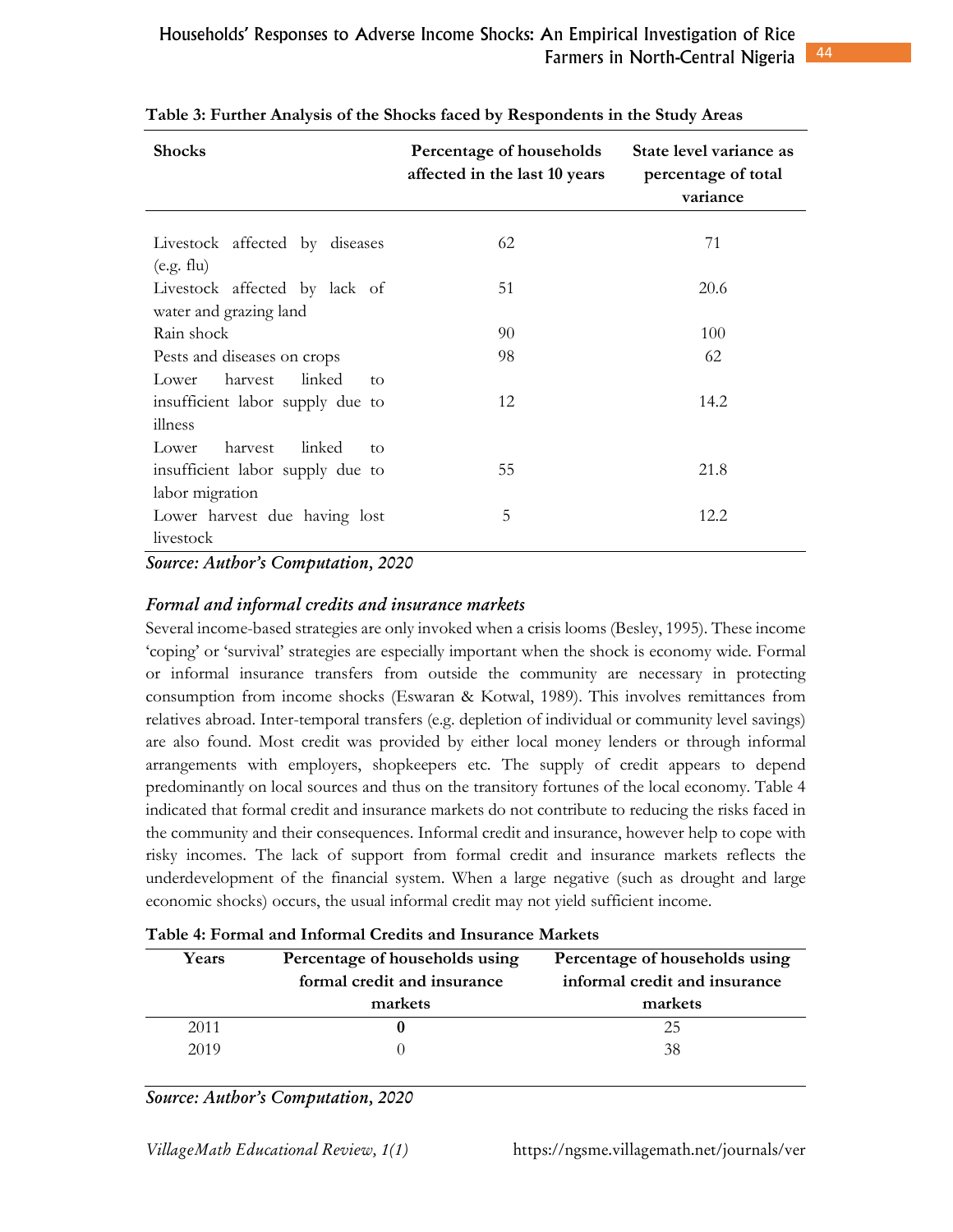#### *Sources of outside assistance to households*

Table 5 shows the extent to which households received outside assistance from government, nongovernmental organizations and private individuals (e.g. local businessmen). The results showed that, on average 89.4% and 34.0% of households received assistance from the government and NGOs respectively. The average of households that received assistance from individual is very small (16.3%). This is because as almost all households in a community or region are affected by a shock, households' abilities to assist others are greatly limited. In such cases intervention from outside is important. The government assisted the households through the input support program where they provided them with free agricultural inputs. The agricultural inputs provided were hoes, ploughs and tractors. The government also supplied households with rice seed that are significantly below market prices.

Non-Governmental Organizations (NGOs) assisted household by giving them food aid. Private individuals like local businessmen assisted by providing food aid and providing local school children with scholarships. The scholarships were awarded to the best students.

| <b>Sources of Assistance</b> | <b>States</b> |      |      |                                     |  |  |  |
|------------------------------|---------------|------|------|-------------------------------------|--|--|--|
|                              |               |      |      | Benue Nasarawa Plateau Total sample |  |  |  |
| Government                   | 93            | 89.2 | 86   | 89.4                                |  |  |  |
| NGOs                         | 73            | 25   | (1)4 | 34.0                                |  |  |  |
| Private individuals          | 14            | 29   | 06   | 163                                 |  |  |  |

**Table 5: Sources of Outside Assistance to Households in the Study Areas (n=556)** 

*Source: Author's Computation, 2020* 

#### *Ris c-pig istituti-s avaiabe t- resp-dets i the study areas*

Households in the study area faced a number of risks with several risk coping institutions available in the study areas. These include formal and informal groups.

#### **A.** Informal groups

#### *i. Burial societies*

Table 6 shows that in the sample at least 80% of households were members of at least one burial society in 2011. The proportion of households belonging to at least one household has increased to 96%. Membership is virtually comprehensive. Burial societies were found across the sampled areas. The widespread membership across the population suggests that these groups are quite inclusive. Thus people can choose to have more insurance coverage by joining more groups, or by joining groups offering higher insurance linked to higher contributions.

In 2011 about 80% of the groups were charging a regular contribution, usually monthly, from the members. 22% only expected the members to provide a cash contribution to the member experiencing a death when the funeral actually takes place. In 2019, about 54% of the groups charge a regular contribution, usually monthly, from the members. The payout is approximately N30000 (US\$83) on average per group. This figure does not include the in kind benefits. Some of these groups ask for additional contributions at the time of the funeral to cater for unforeseen expenses. 38% only expect the members to provide a cash contribution to the member experiencing a death when the funeral actually takes place. The study found that groups do not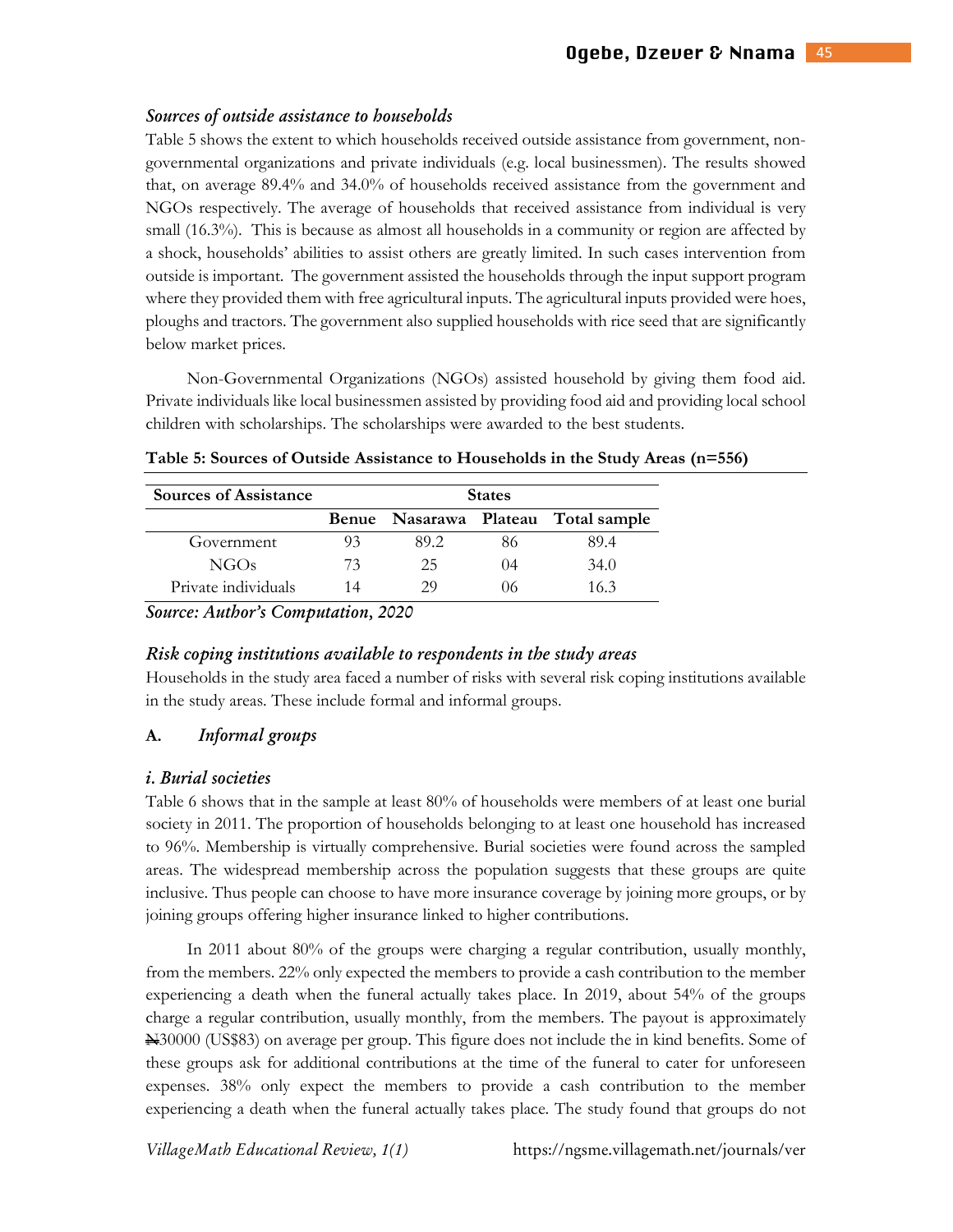have particular restrictions on gender or age. Most of them consist of married people. There is a membership fee to be paid when joining. Payments are made when members incur costs related to funerals, related to the death of a well-defined set of relatives. The actual payout is conditional on the relationship of the member to the deceased. Payouts to close relatives are different from payouts to distant relatives: for example, the payment for the spouse or child of a member is typically different from the payout for a child or for uncles and aunts. Payouts occur in cash and in the form of labor services as well as in kind (food). There are written rules and records of contributions and payouts. The rules define membership procedures, payout schedules, contributions and also a set of fines and other measures for nonpayment of contributions, or for matters such as not showing up at funerals or not contributing enough in terms of labor on these occasions. People can and usually are members of more than one association for funeral insurance. Hence, burial society groups provide funeral insurance to members.

Additional insurance coverage offered by burial societies include hospitalization insurance. This involves a fixed payout usually in terms of cash and sometimes some labor whenever the member or close family is admitted to hospital and a relative has to stay with the person. The average payout is about  $\cancel{\text{H}}$ 5000 (US\$14) per instance, well below payouts in case of funeral but still significant. About 37% of groups offer loans to members, provided the funds are available with clear and strictly enforced rules governing repayment. Members have to present a case for obtaining a loan and the most commonly accepted reasons are additional funeral spending and illness (short term credit is offered to provide additional cover, mainly for shocks).

Funeral costs are very substantial and are a significant proportion of a household's monthly income. Monthly consumption as measured by the family basket costs  $\frac{1442000}{153117}$  on average. Thus, payouts of  $\blacktriangle$ 20000 (US\$56) are approximately 48% of monthly household consumption. On the other hand, monthly payments to the burial society are about 1.2% of total monthly consumption. Given that the average household is a member of more than one burial society it means that burial societies are crucial to allow households to cover these expenses required for socially acceptable funerals, and hence, the burial societies perform a crucial role in the study areas.

| <b>Variables</b>                                                              | 2011 | 2019           |
|-------------------------------------------------------------------------------|------|----------------|
| Percentage of households not belonging to any burial society                  | 20   | $\overline{4}$ |
| Percentage of households belonging to one burial society                      | 66   | 51             |
| Percentage of households belonging to more than one burial society            | 18   | 56             |
| Highest number of burial societies of which one family is a member            | 1    | 6              |
| Number of burial societies                                                    | 82   | 124            |
| Percentage of burial societies charging a regular contribution (e.g. monthly) | 80   | 54             |
| Percentage of burial societies charging a cash contribution when funeral      | 20   | 38             |
| occurs                                                                        |      |                |
| Average monthly contribution $(\mathbf{H}^200)$                               | 2    | 5              |
| Average payout $(\mathbf{H}^2000)$                                            | 15   | 20             |
| Percentage of burial societies offering burial insurance only                 | 92   | 40             |

#### **Table 6: Households' Membership of Burial Societies**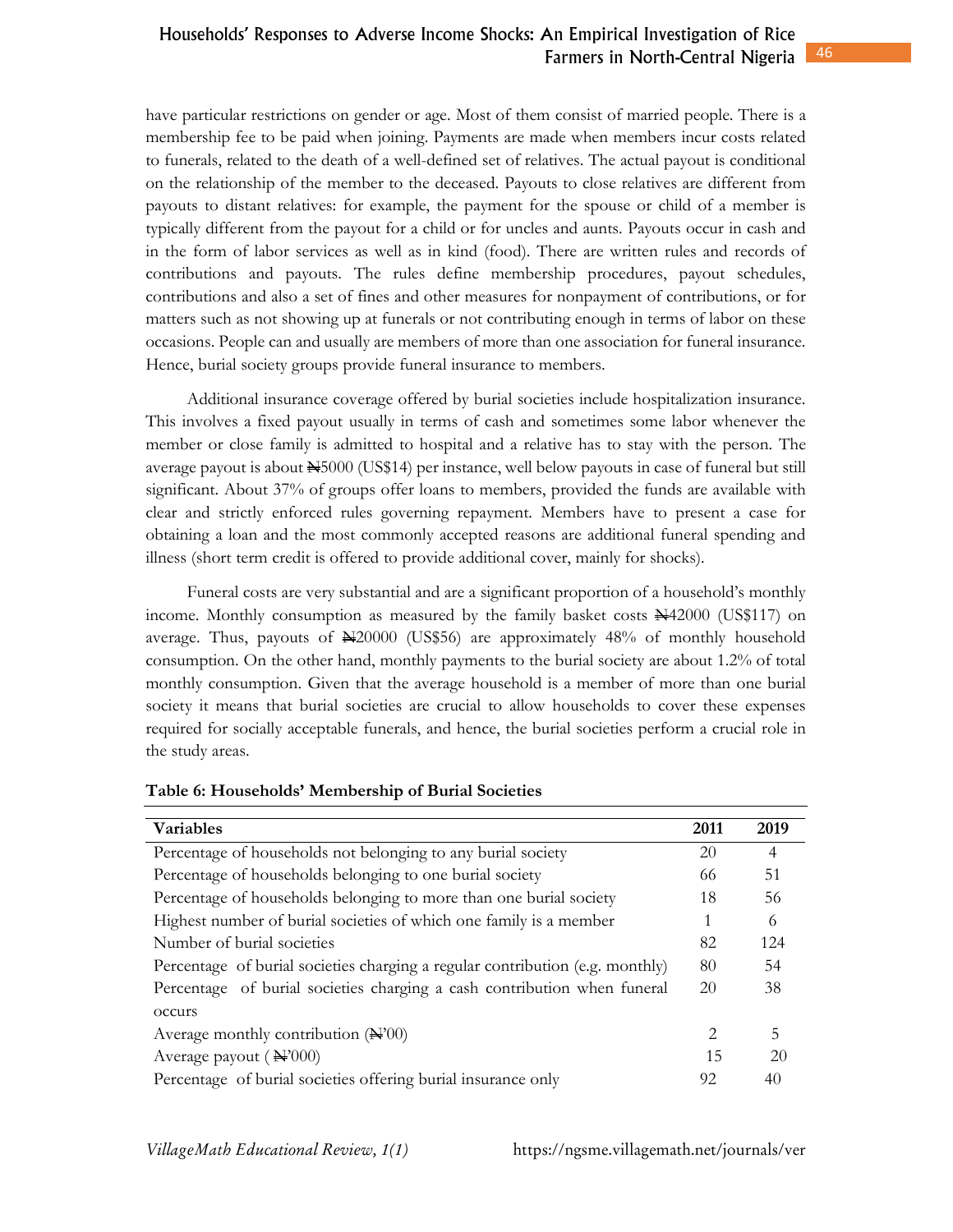| Percentage of burial societies offering other products in addition to burial | 26  | 84 |
|------------------------------------------------------------------------------|-----|----|
| insurance                                                                    |     |    |
| Percentage of burial societies that offered hospitalization insurance        | 15  | 45 |
| Average payout per hospitalization ( $\mathbf{\hat{H}}^{2}(000)$ )           | b.  | 10 |
| Percentage of burial societies that offered loans to members                 | 10  | 37 |
| Percentage of burial societies that offered harvest assistance to members    | 12. | 18 |
| Percentage of burial societies that offered wedding assistance to members    | 55  | 84 |
|                                                                              |     |    |

*Source: Author's Computation, 2020.* 

#### *ii R-tatig savigs*

The results of the study showed that participation by households in rotating savings is widespread. Table 7 showed the proportion of households who are members of rotating savings in the different States and the amounts of money that are put into the pot. The amounts tend to reflect demands for fairly small needs, such as the purchase of a household appliance.

A group of individuals gets together periodically and allocates a pot of funds to one group member. The allocation of funds is rotated from one group member to another. The process continues until each member has been allocated the pot of funds once. This type of institution serves to enhance household capital accumulation of indivisible items, since the pot of funds can be given to one member who can invest before he would have if he were left to accumulate on his own (Alderman, 1998). Rotating savings may also serve a risk sharing function if individuals receive unexpected shocks to their health or incomes during the rotation cycle.

| Table 7: Households' Membership of Rotating Savings Groups in the Study Areas (n=556) |  |  |  |  |  |  |  |  |
|---------------------------------------------------------------------------------------|--|--|--|--|--|--|--|--|
|---------------------------------------------------------------------------------------|--|--|--|--|--|--|--|--|

| <b>Variables</b>                                                           | 2011           | 2019  |
|----------------------------------------------------------------------------|----------------|-------|
| Percentage of households not belonging to any rotating savings group       | 26             | 18    |
| Percentage of households belonging to one rotating savings group           | 60             | 65    |
| Percentage of households belonging to more than one rotating savings group | 14             | 11    |
| Highest number of rotating savings group of which one family is a member   | $\overline{4}$ |       |
| Average contribution per round $(\mathbb{H}^2000)$                         | 15             | 20    |
| Average value of items bought with the payouts $(\mathbb{H}^2 000)$        | 150            | 220   |
| Numbers of families that received assistance for shocks                    | 30             | 42    |
| Number of households affected by shocks over the last 10 years             | 302            | 51    |
| Number of households that received assistance from the rotating            |                |       |
| savings groups from this shocks                                            | 104            | 33    |
| Type of assistance received                                                | Money          | Money |

*Source; Author's Computation, 2020.* 

## **B.** Formal groups

## *i. Food for work programs and food aid*

Households provide labor services in exchange of food in government programs. These programs involve building dams and roads. Non-governmental organizations (NGOs) and the government provide food aid to households who need it during shock crises. On the average, 60% households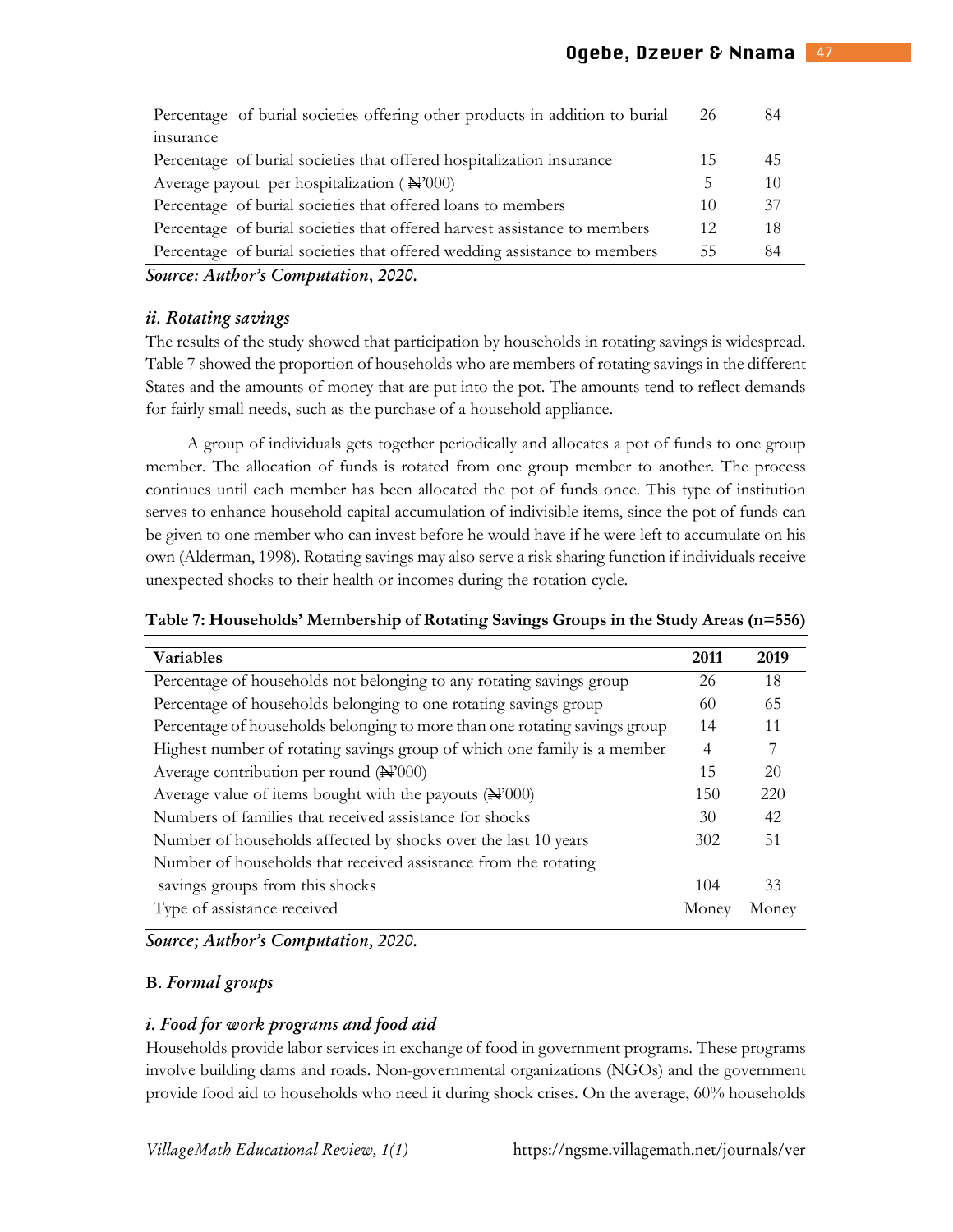had members participating in food for work in government program while 75.7% received food aid from non-governmental organization. The percentage households who had members participating in a food for work program and who received food aid in the last 10 years are shown in Table 8.

|                                      | <b>States</b> |                        |    |        |
|--------------------------------------|---------------|------------------------|----|--------|
| Sources of food aid                  |               | Benue Nasarawa Plateau |    | Total  |
|                                      |               |                        |    | sample |
| Government program (Food for work)   | 53            | 65                     | 62 | 60.0   |
| Non-governmental and government food |               |                        |    |        |
| aid                                  | 83            | 78                     | 66 | 75.7   |

# **Table 8: Percentage Household's Benefit from Government Program and NGO and Government Food Aid**

*Source: Author's Computation, 2020* 

## Average per-capita consumption gap and farmers' response to different income shocks

Table 9 shows a descriptive analysis of data used in the econometric model. The results showed that the average per-capita consumption gap varies depending on the shocks. The average percapita consumption gap of farmers who experienced crop loss was  $\frac{1}{24}142$ , 823.41 while that of farmers who experienced sickness-death was  $\frac{1116}{100}$ , 384.90. Table 1 also showed that rice farmers in North-Central Nigeria are dominated by small and subsistence farmers with average landholdings of 2.5 hectares. This implies that the productivity of such land might not be enough to cover the daily cost of farmers and hence, most farmers engaged side jobs to augment their income to avoid solely dependent on agricultural activities.

Consumption smoothing strategies chosen by farmers are quite different depending on shocks. Selling of livestock was the most favorite strategy to cope with income shocks and this agrees with the findings of Rosenzweig and Wolpin (1993) found that in rural India, bullocks, while also used as source of mechanical power in agricultural production, were sold to smooth consumption in the face of illness shocks. The second strategy was asking family members to send remittance. This findings is in consonance with Jiang and Braun (2005) who reported that household strategies in coping with ill-health shocks include: selling livestock, selling other assets, borrowing from friends and relatives, borrowing and receiving in-kind help from friends and relatives. The third strategy was access to loan from financial institutions which was chosen by 66.7% of farmers in order to cope price falls. However, most farmers combined many strategies responding to shocks because a single strategy might not be enough to cover the consumption gap. More so, farmers faced demographic shocks related to birth, family marriage and religious events were forced to sell land. Table 5 further showed that households receiving cheap rice as government social safety net was 82.4% (crop loss), 75.3% (price falls), and 90.4% (sickness-death). The percentage of those receiving cash transfer was lower than that of those receiving cheap rice since the stick conditions must be satisfied to receive cash transfer. The result showed that more than half of the household experienced sickness-death shocks received poor health insurance. This insurance is distributed to the poor in order to improve their access to health facilities.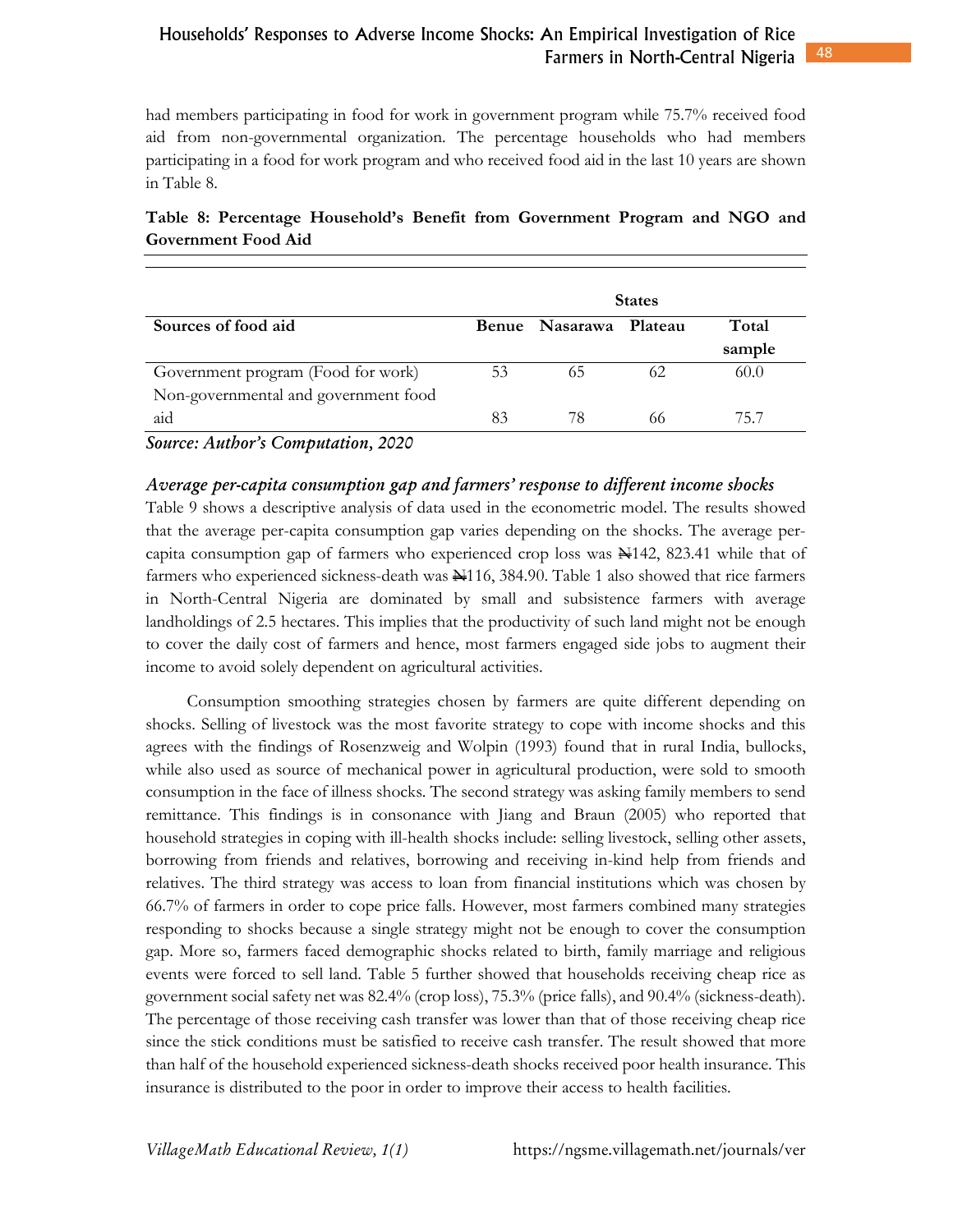| Variables              | <b>Crop Loss</b> | <b>Price Falls</b> | Sickness-Death | Customs |
|------------------------|------------------|--------------------|----------------|---------|
| Dependent              |                  |                    |                |         |
| Variable               |                  |                    |                |         |
| Average Per            |                  |                    |                |         |
| Capita                 |                  |                    |                |         |
| Consumption            | 142823.4         | 126482.3           | 116384.9       | 1208942 |
| $Gap(\mathbb{H})$      |                  |                    |                |         |
| Independent            |                  |                    |                |         |
| <b>Variables</b>       |                  |                    |                |         |
| Control                |                  |                    |                |         |
| Variables              |                  |                    |                |         |
| Average Land           |                  |                    |                |         |
| Owing (hectares)       | 2.32             | 2.53               | 2.51           | 2.30    |
| Having Side Jobs       | 81.0%            | 90.7%              | 94.8%          | 96.9%   |
| Smoothing              |                  |                    |                |         |
| <b>Strategies</b>      |                  |                    |                |         |
| Access to Loan         | $9.4\%$          | 18.7%              | 5.2%           | 12,4%   |
| Remittance             | 10.2%            | 11.9%              | 11.7%          | 13.2%   |
| <b>Livestock Sales</b> | 77.8%            | 70.4%              | $90.5\%$       | 85.5%   |
| <b>Land Sales</b>      | $0\%$            | $0\%$              | 5.3%           | $3.0\%$ |
| Government             |                  |                    |                |         |
| Policies               |                  |                    |                |         |
| Cheap Rice             | 89.4%            | 74.1%              | 90.6%          |         |
| Cash Transfer          | 67.3%            | 55.4%              | 58.8%          |         |
| Poor Health            |                  |                    |                |         |
| Insurance              |                  |                    |                | 51.4%   |

**Table 9: Average Per Capita Consumption Gap and Framers' Responses to Different Income Shocks** 

*S-urce Auth-r's C-putati- 2020*.

#### $R$ esponses adopted by households to cope with income shock in the study areas  $\overline{\phantom{R}}$

The results of regression analysis (Table 10) showed that the F-statistics for all the models were statistically significant. The  $R^2$  of four models are 0.50 (Model 1), 0.52 (Model 2), 0.71 (Model 3) and 0.55 (Model 4). Model 1 measures farmers' consumption smoothing strategies to cope with crop loss. The results showed that farmers who experienced this shock relied on remittance and livestock sales as a buffer for consumption smoothing. About 10.2% of households experienced this shock reported receiving remittance from family members were able to narrow their consumption gap by 0.483 while those selling livestock narrowed their consumption gap by 0.329. This study agrees with the findings of Kazianga and Udry (2006) and Mcpeak (2004) who found the sale of assets for smoothing consumption in Burkina Faso.

Model 2 evaluates farmers' consumption smoothing strategies in coping with price falls. The estimates of OLS revealed that selling livestock played a central role to cope with price falls by narrowing consumption gap to up to 0.862. Approximately 71% of households reported selling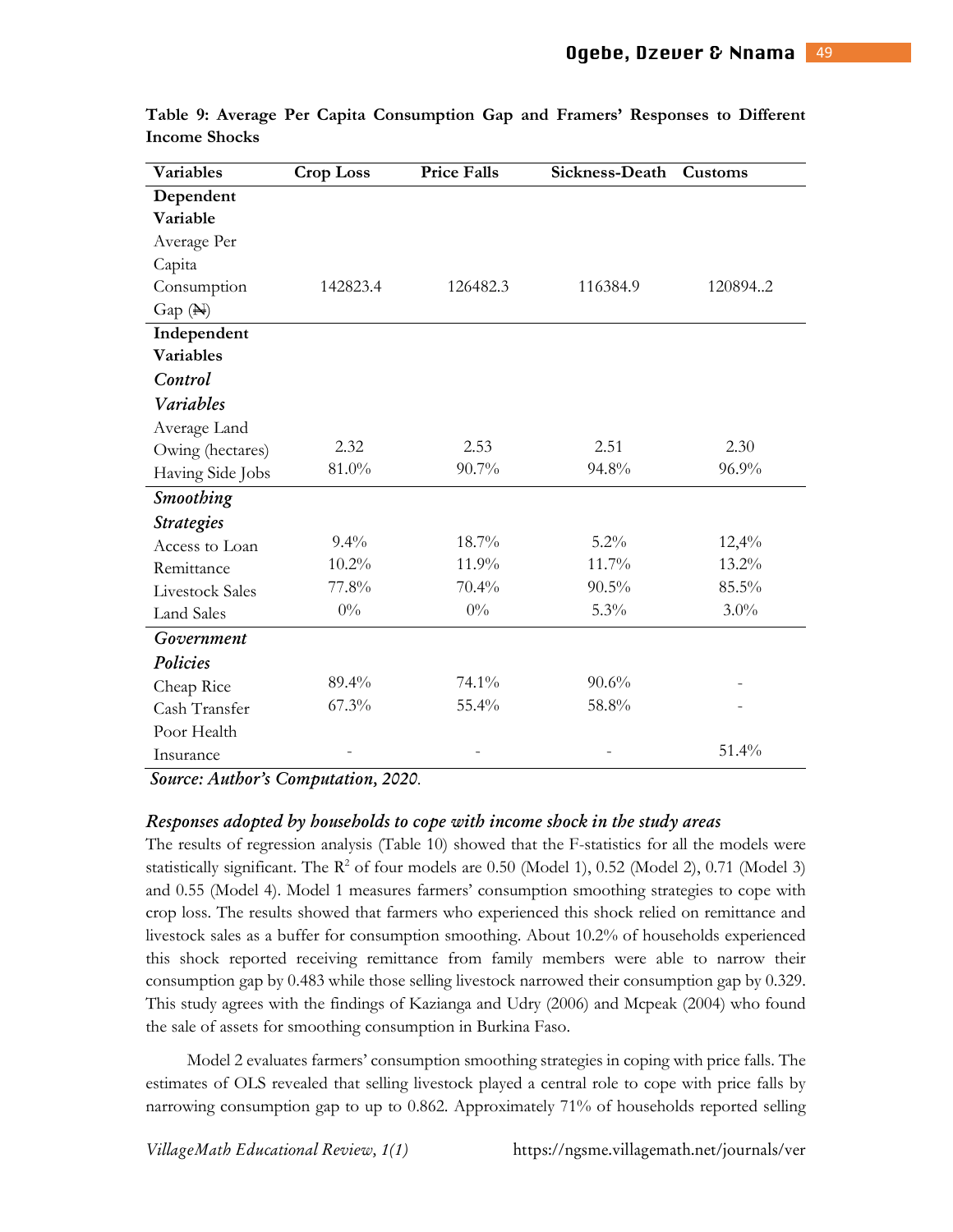livestock to deal with this shock. Selling livestock might be enough to cover the gap because price falls affects consumption smaller than crop loss. The degree of impact is different since farmers suffering from price falls are still able to harvest crops meanwhile those suffering from crop loss are not. This implies that households may not need to utilize neither remittance nor loan as an alternative to smooth consumption in the face of price falls. In similar with model 1, land ownership significantly reduced the consumption gap. On the other hand, neither model 1 nor model 2 showed access o loan as an alternative to cope with shock. The difference between model 1 and model 2 was the ineffectiveness of side jobs and remittance in narrowing the consumption gap shown in the second model.

Model 3 analyzed farmers' consumption strategies to deal with demographic shocks related to sickness and death. The death of a productive family member reduces income as well as consumption due to loss of labor input in agricultural activities. Sickness is closely related to an unexpected expenditure withdrawing a larger share of household income due to absence of health insurance system in Nigeria. Model 3 showed that farmers respond to sickness and death quite differently. The coefficients of model 3 indicated that access to loan is the first alternative chosen to smoothen sickness shocks while remittance and selling land are the next alternatives. Under these conditions, the consumption gap narrows by 3.55, 0.88 and 0.41, respectively. This confirms that selling land is a costly option selected only when other alternatives are not feasible. This is in consonance with the findings of Kochar (1995) who reported that farm households, due to the lack of other alternatives are forced to protect consumption from idiosyncratic income shocks through relatively costly methods. Neither land ownership nor side jobs are significant in narrowing consumption in sickness-death shock. This is contrary to *a priori* expectation. The possible explanation may be that those reported for these shocks were only 84 samples, thus standard error would be high due to large variance. Government policies seem to be effective, which is shown by negative coefficients of both cheap rice and poor health insurance in assisting rice farmers to cope with the demographic shocks associated with sickness and death. Although the negative coefficient of poor health insurance is not statistically significant in narrowing the consumption gap.

Model 4 investigates the farmers' strategies in coping with expenditure related to customs such as birth, marriage, culture and religion. The coefficients of model 4 indicated the condition where selling land is the first chosen, while access to loan and selling livestock are the next alternatives. Under these alternatives, the consumption gap narrowed by 2. 65, 0.58 and 0.34, respectively. This confirms that custom shocks need a large source to finance the gap. Thus, sales of land becomes the first alternative. The implication is that farmers experiencing selling land might have a serious future consequence since all models showed that farmers holding large land size are relatively resilient to any type of income shocks. Remittance is statistically insignificant to narrow the consumption gap in this model.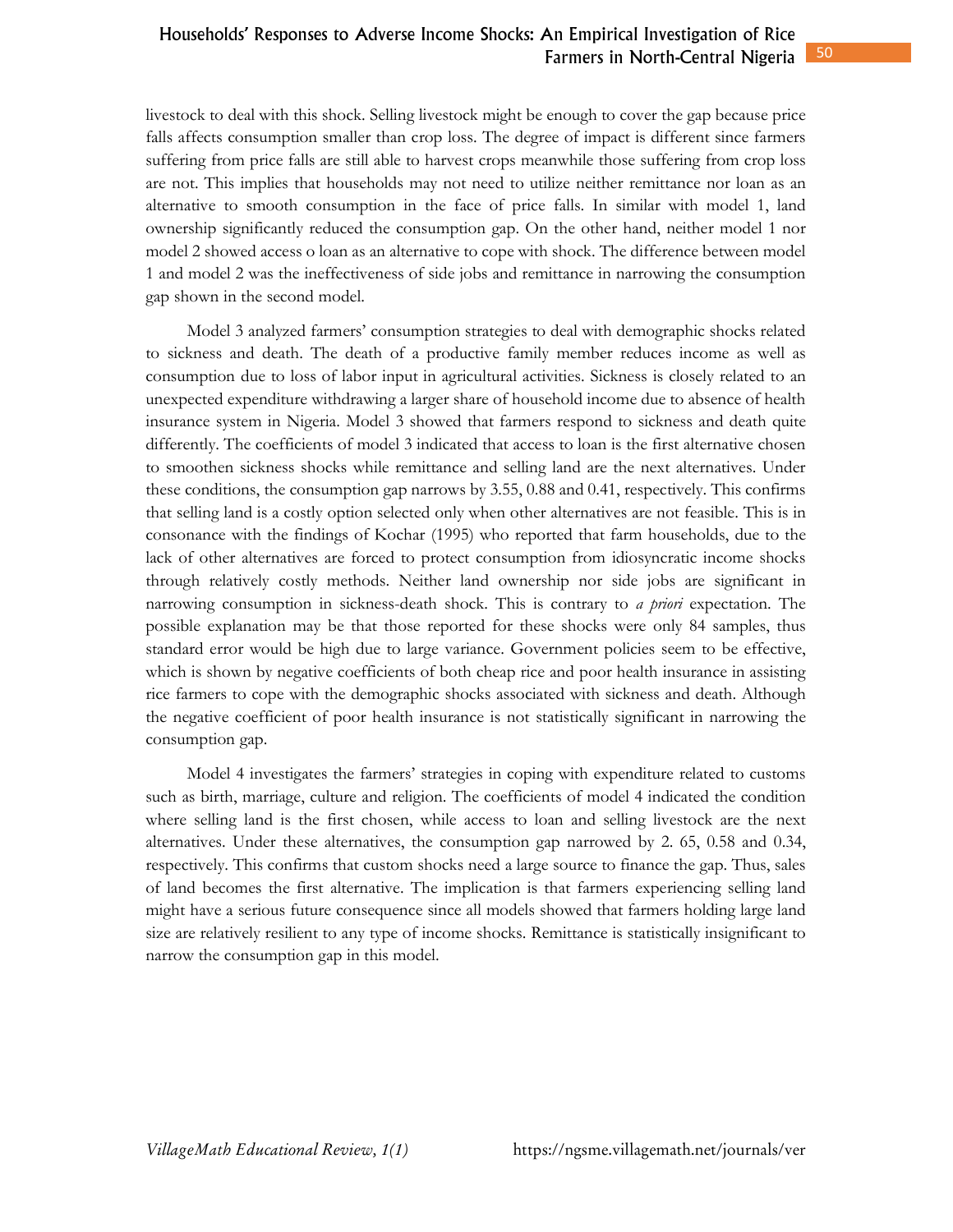| <b>Log Consumption Gap</b> |                                        |             |             |             |  |  |
|----------------------------|----------------------------------------|-------------|-------------|-------------|--|--|
| <b>Variables</b>           | <b>Price Falls</b><br><b>Crop Loss</b> |             | Sickness-   | Customs     |  |  |
|                            | (1)                                    | (2)         | Death       | (4)         |  |  |
|                            |                                        |             | (3)         |             |  |  |
| Constant                   | 12.000***                              | 12.662***   | 16.332***   | 13.667***   |  |  |
|                            | (16.277)                               | (13.642)    | (6.108)     | (15.877)    |  |  |
| Land ownership             | $-0.267**$                             | $-0.338***$ | $-0.337$    | $-0.335***$ |  |  |
| (LAND)                     | $(-2.443)$                             | $(-3.120)$  | $(-1.667)$  | $(-4.088)$  |  |  |
| Side job(OTHJOB)           | $-3.66**$                              | $-0.059$    | $-0.685$    | 0.118       |  |  |
|                            | $(-2.251)$                             | $(-0.441)$  | $(-1.208)$  | (0.391)     |  |  |
| Access to loan             | $-0.771$                               | $-0.482$    | $-3.552***$ | $-0.581**$  |  |  |
| (LOAN)                     | $(-1.008)$                             | $(-6.618)$  | $(-17.667)$ | $(-2.661)$  |  |  |
|                            |                                        |             |             |             |  |  |
| Remittance                 | $-0.483**$                             | $-0.267$    | $-0.883***$ | $-0.138$    |  |  |
| (REMIT)                    | $(-2.355)$                             | $(-1.266)$  | $(-3.004)$  | $(-0.679)$  |  |  |
| <b>Livestock Sales</b>     | $-0.329*$                              | $-0.862***$ | 0.448       | $-0.348*$   |  |  |
| (LIVESALES)                | $(-1.842)$                             | $(-3.288)$  | (1.455)     | $(-1.559)$  |  |  |
| <b>Land Sales</b>          |                                        |             | $-0.412***$ | $-2.655**$  |  |  |
| (LNDSALES)                 |                                        |             | $(-4.056)$  | $(-2.158)$  |  |  |
| Cheap Rice                 | $-0.088$                               | $0.665*$    | $-0.816***$ |             |  |  |
| (RECCHEAP                  | $(-0.304)$                             | (1.543)     | $(-2.616)$  |             |  |  |
| RICE)                      |                                        |             |             |             |  |  |
| Cash Transfer              | $0.310*$                               | 0.149       | 0.441       |             |  |  |
| (CASHTRANSF)               | (1.801)                                | (0.744)     | (1.512)     |             |  |  |
| Poor Health                |                                        |             | $-0.154$    |             |  |  |
| Insurance                  |                                        |             | $(-0.552)$  |             |  |  |
| (POORHLT INS)              |                                        |             |             |             |  |  |
| $R^2$                      | 0.571                                  | 0.582       | 0.792       | 0.621       |  |  |
| F-statistics               | 8.979                                  | 11.962      | 8.649       | 11.374      |  |  |
| Observations               | 291                                    | 359         | 84          | 259         |  |  |

**Table 10: Ordinary Least Square Estimates Showing Farmers' Responses to Shocks** 

Source: Author's Computation, 2020. Figures in parentheses are t-statistics, \*\*\* (P<0.01), \*\*  $(P=0.05)$  \* $(P<0.1)$ .

# **Conclusion**

This paper studies household responses to adverse income shocks in North-Central Nigeria with particular reference to rice farmers. It shows that the shocks are mainly idiosyncratic and thus, there is scope for the shocks to be managed within the community. There are a number of community level risk management groups that have greatly assisted households to manage the household specific shocks such as illnesses and deaths of family members. These include burial societies and rotating savings groups. Farmers respond differently to income shocks depending on their ownership of assets, access to loan, family assistance such as remittance and the type of shocks.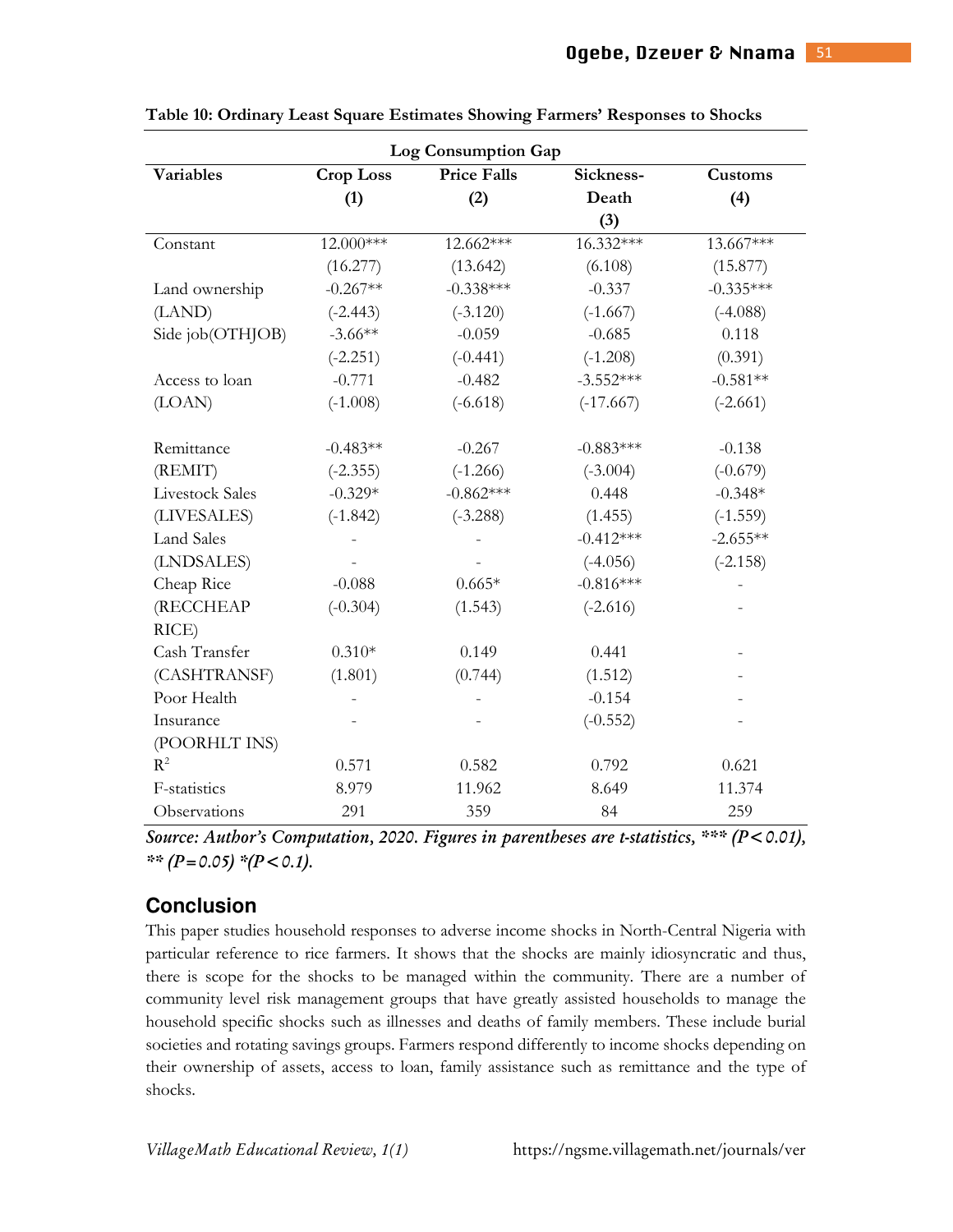Consumption smoothing strategies adopted by farmers vary in accordance to the type of shocks and the magnitude of their impact on household income as well as consumption. If a shock has only a little impact on income, farmers choose to sell only their livestock to protect consumption. During other shocks with greater impact, farmers not only sell their livestock but also need remittance as an additional strategy. Farmers who experienced income shock due to sickness and death faced difficult and costly choices to protect their consumption as they are forced to sell their land. Widening access to loan markets enables farmers to easily protect their consumption. In all the models, statistical evidence does not exist to support that government policies such has cheap rice, cash transfer and poor health insurance are effective as an instrument of consumption smoothing policy. The study revealed that rice farmer households holding large land size are relatively resilient to any type of income shocks. The study concludes that adverse income shocks can have deteriorating effects on human capital accumulation, especially among poorer households.

#### **Recommendations**

The following recommendations are pertinent to the study:

- 1. Improved asset markets could help households to access formal ways of mitigating the effects of risks.
- 2. Macroeconomic stability would contribute to the ability of the informal insurance arrangements to help manage the risks experienced.

## **References**

Alderman, H. (1998). "Savings and Economic Shocks in Rural Pakistan." *Journal of Development Economics 5(2): 343-66.* 

- Berloffa, G. and Modena, F. (2009); "Income Shocks, Coping Strategies and Consumption Smoothing: An Application to Indonesian Data". Discussion Paper No. 1-2009. University of degli Studi, di Trento, Dipartmento di econometrica, Italy.
- Besley. T (1995); "Nonmarket institutions for credit and risk sharing in low income countries" *The Journal of Economic Perspectives* 9(3); 115-127.
- Cunningham. W. and W. Maloney. (2000); "Measuring Vulnerability: Who Suffered in the 1995 Mexican Crisis?" Washington, DC, United States: World Bank.
- Dercon, S. and P. Krishnan (2000). "Vulnerability, Seasonality and Poverty in Ethiopia", *Journal of Development Studies*, 36(6): 25-53.
- Eswaran, M. and Kotwal, A. (1989). "Credit as Insurance in Agrarian Economics". *Journal of Development Economics, 31(1): 37-53.*
- Fafchamps, M. (2009). "Vulnerability, Risk Management, and Agricultural Development". CEGA Working Paper Number AfD-0904.
- Food and Agricultural Organization of the United Nations (FAO) (2004). Trans-boundary Animal Diseases: assessment of socio-economic impacts and institutional responses. Livestock Policy Discussion Paper No. 9. Livestock Information and Policy Branch, AGAL, February, 2004. Pp 48
- Gaviria, A. (2001); "Household Responses to Adverse Income Shocks in Latin America"; Inter-American Development Bank; Working Paper No.455